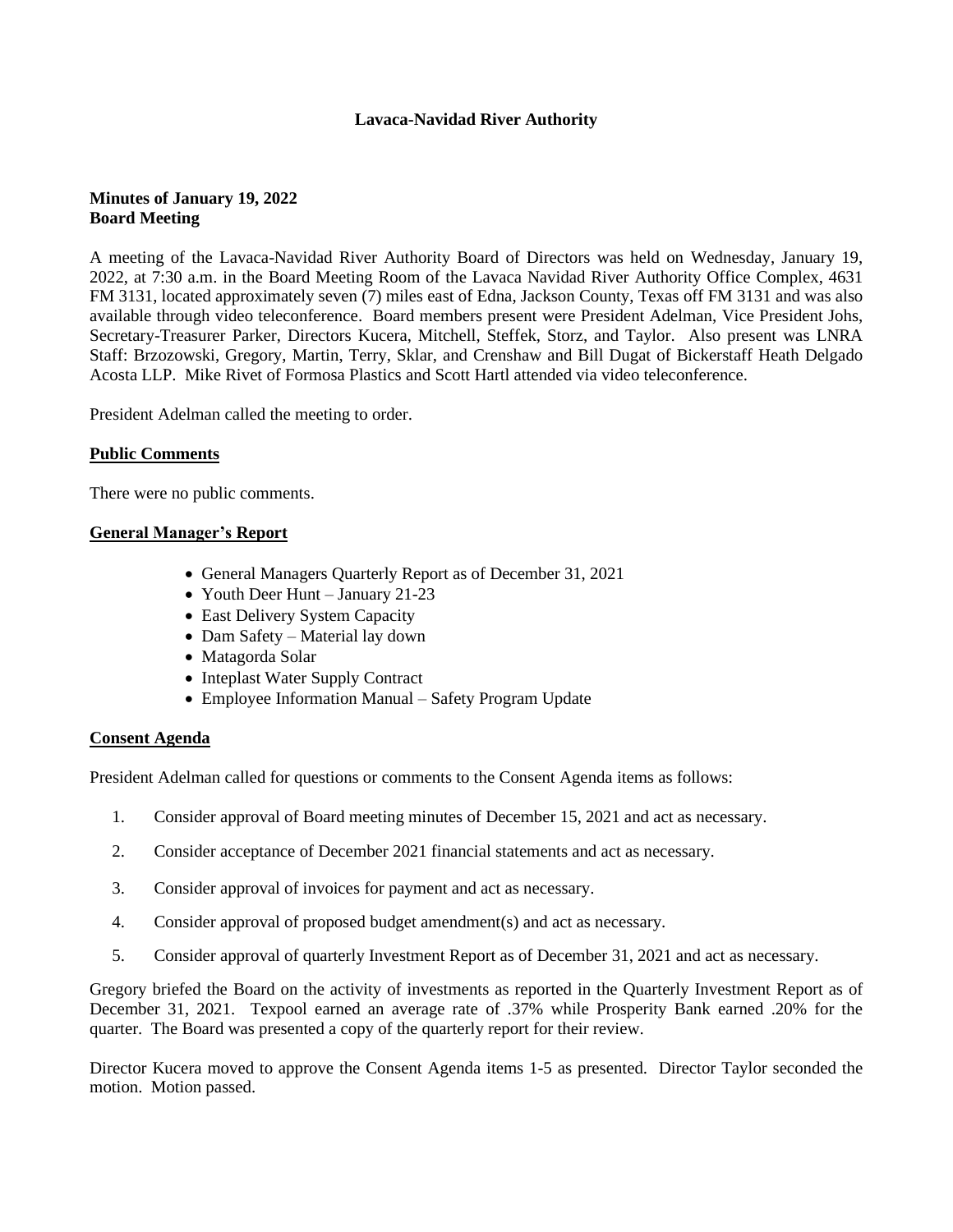Open Session January 19, 2022 Page 2

# **Regular Agenda**

### **Fiscal Year 2021 Fund Balance Allocations**

Brzozowski briefed the Board on the 2021 proposed fund balance allocations. The Board was presented a copy of the 2021 proposed fund balance allocations for their review.

Director Steffek moved to approve the 2021 proposed fund balance allocations as presented. Director Parker seconded the motion. Motion passed.

### **Reserve Contingency Fund Reallocations**

Brzozowski briefed the Board on the proposed reserve contingency fund reallocations. The Board was presented a copy of the proposed reserve contingency fund reallocations for their review.

Director Storz moved to approve the proposed reserve contingency fund reallocations as presented. Director Steffek seconded the motion. Motion passed.

### **Reserve Contingency Fund Expenditures**

Brzozowski informed the Board of the following proposed reserve contingency fund expenditures:

### **General Fund**

| A/C Replacement Reserve Fund         |            |  |
|--------------------------------------|------------|--|
| Replace $a/c$ unit in the O&M office | \$8,417.00 |  |

## **Recreation**

| Main Event Center Reserve Fund                                                            |  |              |  |  |
|-------------------------------------------------------------------------------------------|--|--------------|--|--|
| Trucking and equipment rental to move donated reclaimed asphalt to cover the existing MEC |  |              |  |  |
| gravel pad. LNRA will provide labor.                                                      |  |              |  |  |
| Estimated cost of trucking                                                                |  | \$ 22.000.00 |  |  |

| <b>E</b> Extendition Cool of the extent          | $V = V$    |
|--------------------------------------------------|------------|
| Estimated cost of equipment rental               | \$8,000.00 |
| Replace MEC parking lot lights with LED fixtures | \$8,500.00 |
| MEC office furniture                             | \$8,200.00 |

| Replacement of MEC commons area TVs with all-weather units, including |              |
|-----------------------------------------------------------------------|--------------|
| sound bars and arena wireless audio controls.                         | \$16,0000.00 |
|                                                                       |              |
| <b>Community Education Center Reserve Fund</b>                        |              |
| Monthly maintenance fee (\$295.00) for saltwater tank                 | \$3.000.00   |
| Audio/Video system installation at the CEC                            | \$12,000.00  |
|                                                                       |              |

Hafernick Recreation Center Reserve Fund Audio/Video system upgrade and installation at the HHRC \$20,000.00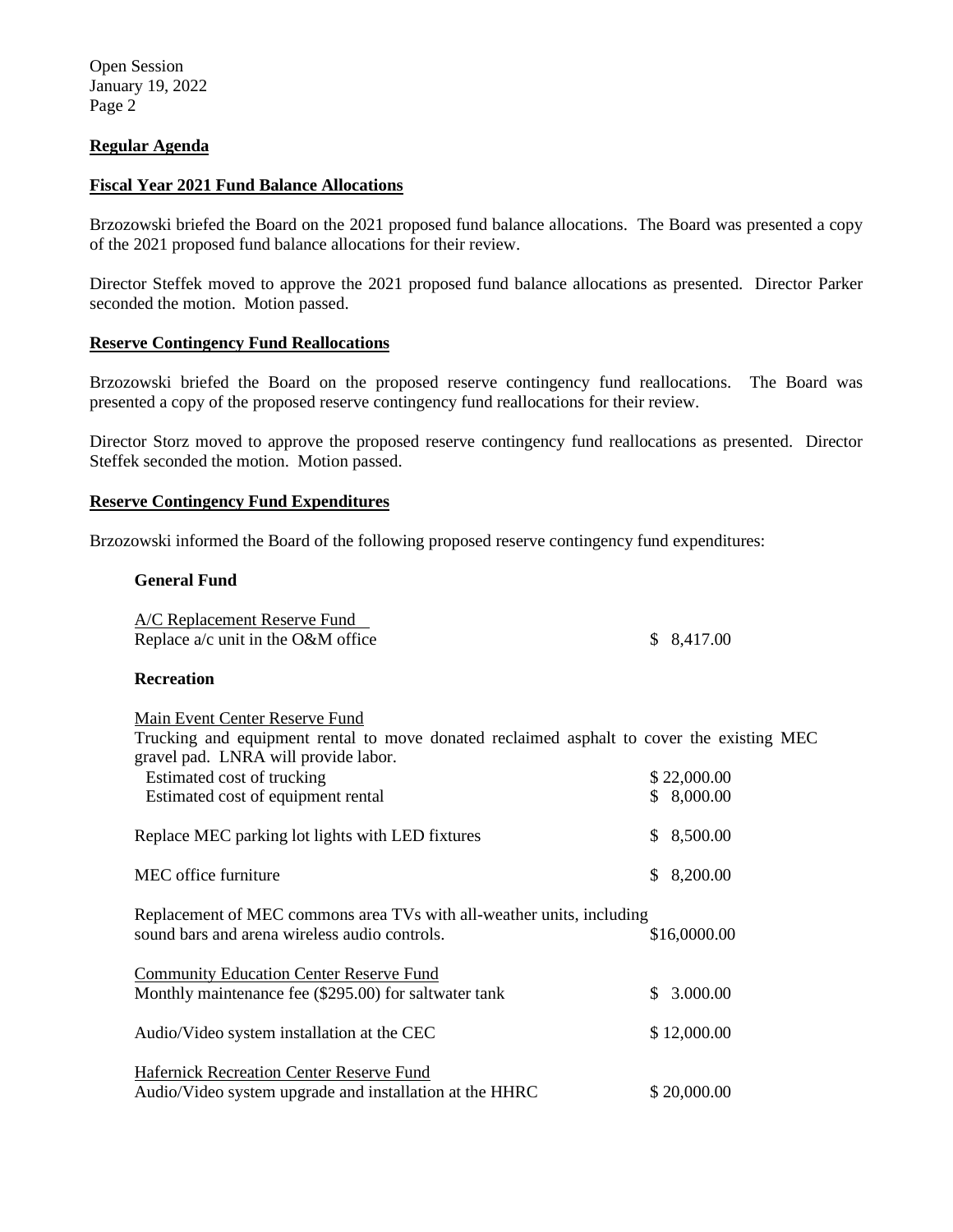Open Session January 19, 2022 Page 3

| <b>Campsite Reserve Fund</b><br>Ten $(10)$ 8' Galvanized frame picnic table with $2'x10'$ treated pine       | S.  | 6,000.00    |
|--------------------------------------------------------------------------------------------------------------|-----|-------------|
| Fifteen (15) BBQ grills<br>Twenty (20) Flip grate fire rings<br>Total for grills and fire rings with freight | \$. | 9,700.00    |
| <b>Texana Storage Building Renovation Reserve Fund</b><br>Renovate Texana storage building                   |     | \$39,398.00 |
| Vehicle & Equipment Replacement Reserve Fund<br>One (1) Kubota ZD1200 72" mower                              |     | \$16,984.20 |
| Three (3) John Deere Gators                                                                                  |     | \$27,596.43 |

In accordance with LNRA BOARD POLICY 304 – PROCUREMENT, bids are solicited for proposed expenditures as applicable.

Director Parker moved to approve the proposed reserve contingency fund expenditures as presented. Director Taylor seconded the motion. Motion passed.

### **Agreement between LNRA and Oracle America, Inc. (NetSuite)**

Brzozowski informed the Board that the agreement between LNRA and Oracle NetSuite for accounting services is expiring on January 31, 2022. The current agreement is a five-year subscription beginning in 2017 and paid annually.

A proposed five-year renewal agreement has been received providing the same services, billed annually for \$40,774.61. This represents an approximate increase of \$5,000 annually. The Board was presented a copy of the proposed agreement for their review.

Director Johs moved to approve the proposed five-year renewal agreement as presented. Director Steffek seconded the motion. Motion passed.

### **Ratification of Executive Committee's Approval**

Brzozowski briefed the Board on the necessary replacement of the West Delivery System three impellers on intake pump No. 3 and the three impellers on No. 5. Total estimated cost to cast, machine, and balance the six (6) impellers is \$94,320.00.

The LNRA Executive Committee approved the expenditure earlier in the month to allow for a more timely delivery time.

Director Taylor moved to ratify the Executive Committee's approval of WDS expenditures for repair of pumping equipment as presented. Director Kucera seconded the motion. Motion passed.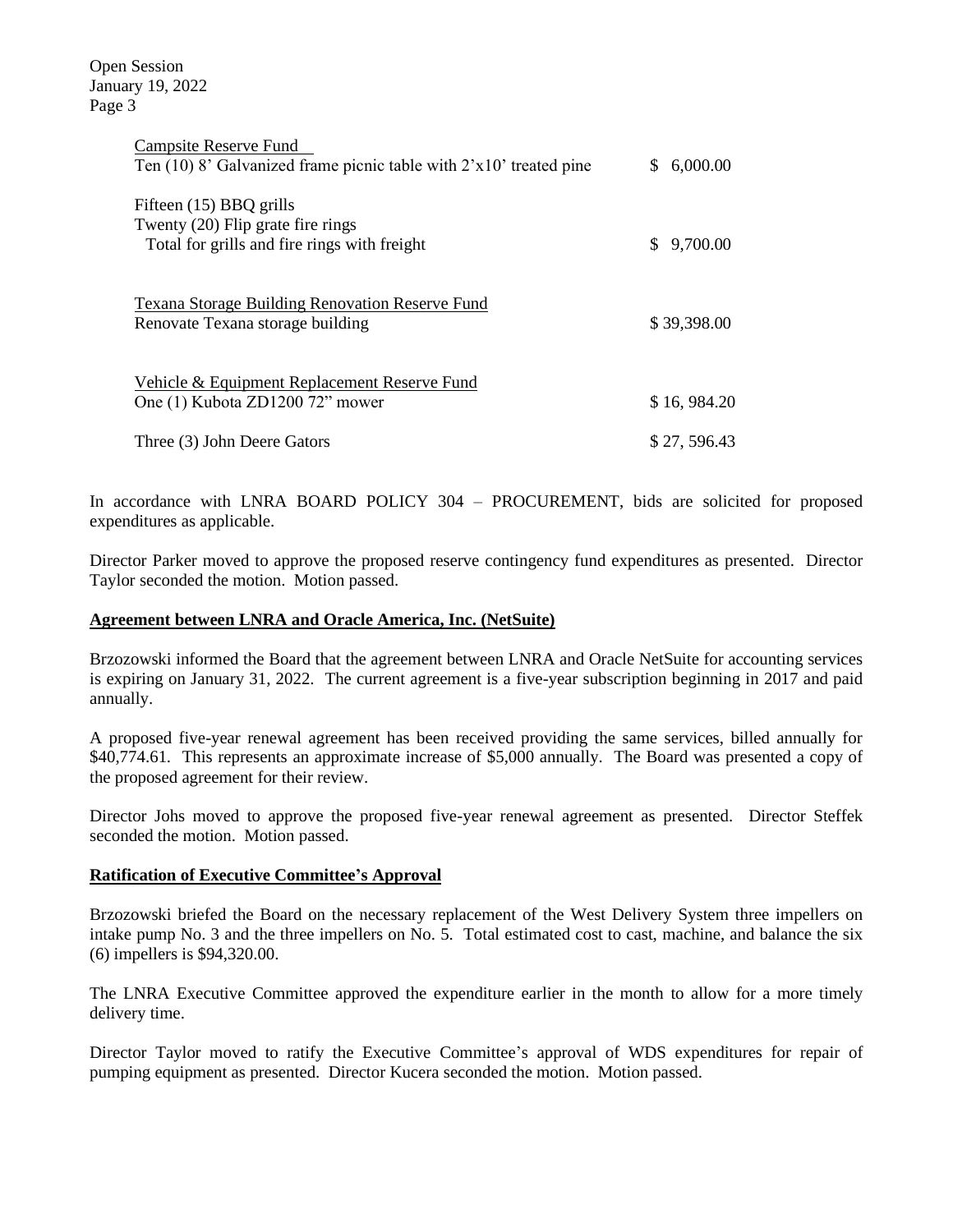# **Master Professional Services Agreement with the Freese and Nichols**

Brzozowski informed the Board that it was necessary to update LNRA's Master Professional Service Agreement with Freese and Nichols with new standard language and rates.

The Board was presented a copy of the proposed Master Professional Services Agreement for their review.

Director Johs moved to approve the proposed Master Professional Services Agreement with Freese and Nichols as presented. Director Storz seconded the motion. Motion passed.

### **Freese and Nichols Work Order #38**

Brzozowski informed the Board that it was necessary to amend Freese and Nichols Work Order #38 for the evaluation of the dam safety anomaly.

In May 2021, the Board approved Freese and Nichols Work Order #38 for the evaluation of the dam safety anomaly that appeared in December 2020 in the amount not to exceed \$299,147.

Given the nature of the work to be undertaken, the location, and all the "what ifs", LNRA chose a company to assign the test well drilling and test well production whose cost exceeds the funding made available under WO 38 by \$29,900. Adjusted total for WO 38 is \$329,047. Funds are available in the Reserve Fund.

Director Taylor moved to approve the proposed amended FNI WO38 with funding from the Reserve Fund. Director Kucera seconded the motion. Motion passed.

## **WDS MRPII Proposed Expenditure**

This item was tabled.

## **Interlocal Agreement by and between LNRA and City of Corpus Christi**

Brzozowski informed the Board as follows:

Senate Bill 3 of the 87<sup>th</sup> Legislature mandates water utilities to develop Emergency Action Plans (EAP) to ensure the continuous delivery of critical water supplies during weather emergencies and power outages.

To meet the objectives of the City of Corpus Christi's EAP, the City has determined it prudent and necessary to incorporate auxiliary power generation to supply power to LNRA's West Pump Station to ensure continual water deliveries, made available by the contracts by and between the City and LNRA, under extreme conditions.

The Board was presented the proposed Interlocal Cooperation Agreement by and between LNRA and the City which defines the responsibilities of both parties to develop auxiliary power generation for LNRA's West Intake Pump Station to comply with Senate Bill 3 requirements.

Director Parker moved to approve the proposed Interlocal Agreement by and between LNRA and the City of Corpus Christi as presented. Director Steffek seconded the motion. Motion passed.

### **Inlet Channel Side Scan Survey on Lake Texana**

Brzozowski informed the Board that the inlet channel of the spillway needs repairs to the soil cement. LNRA staff has evaluated the condition based on the use of LNRA's side scan sonar and have determined there are